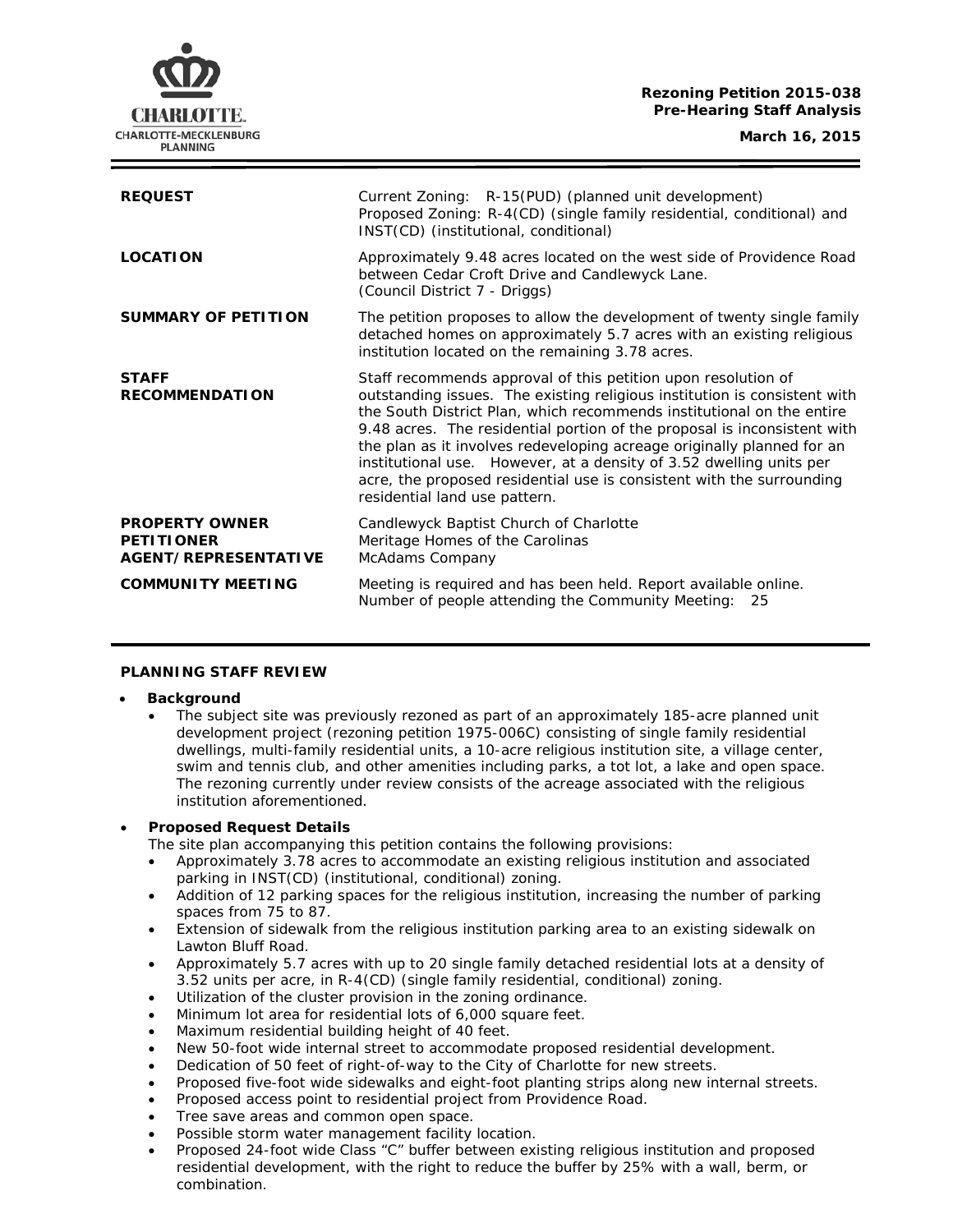- Internal sidewalk extension connecting residential development to the religious institution.
- Access to the religious institution provided from Candlewyck Lane and Lawton Bluff Road.
- **Existing Zoning and Land Use**
	- The rezoning site is developed with a religious institution and primarily undeveloped acreage. and is immediately surrounded by single family detached homes, single family attached homes, and limited retail on properties zoned R-3 (single family residential), R-9 PUD (single family residential, planned unit development), R-15PUD (planned unit development), and MX-1 (mixed use).
- **Rezoning History in Area**
	- There have been no rezonings in the immediate area in recent years.
- **Public Plans and Policies**
	- The *South District Plan* (1993) recommends institutional uses on the subject site, as approved via rezoning petition 1975-006C.
	- While the *South District Plan* calls for an institutional use on the subject site, the proposed residential use at a density of 3.52 dwelling units per acre is consistent with the surrounding residential land use pattern. In addition, the existing religious institution on a portion of the rezoning site will remain.
	- The existing religious institution is consistent with the *South District* Plan, which recommends institutional on the entire 9.48 acres. The residential portion of the proposal is inconsistent with the plan.

**DEPARTMENT COMMENTS** (see full department reports online)

- **Charlotte Area Transit System:** No issues.
- **Charlotte Department of Neighborhood & Business Services:** No issues.
- **Transportation:** CDOT requests that the petitioner provide a vehicular connection from the proposed public street to the existing religious institution parking lot. CDOT also requests that a minimum five-foot wide sidewalk be extended from the end of the proposed public street, through the religious institution parking lot to the existing sidewalk along Lawton Bluff Road. Doing so promotes connectivity for vehicular and non-motorized transportation, from the proposed subdivision to the adjoining neighborhood and nearby retail land uses.
	- **Vehicle Trip Generation:** Current Zoning: 640 trips per day. Proposed Zoning: 420 trips per day.
	- **Connectivity:** See comments above.
- **Charlotte Fire Department:** No comments received.
- **Charlotte-Mecklenburg Schools:** The development allowed under the existing zoning would generate zero students, while the development allowed under the proposed zoning will produce five students. Therefore, the net change in the number of students generated from existing zoning to proposed zoning is five students.
- **Charlotte-Mecklenburg Storm Water Services:** No issues.
- **Charlotte Water:** No issues.
- **Engineering and Property Management:** No issues.
- **Mecklenburg County Land Use and Environmental Services Agency:** No issues.
- **Mecklenburg County Parks and Recreation Department:** No issues.
- **Urban Forestry:** No issues.

**ENVIRONMENTALLY SENSITIVE SITE DESIGN** (see full department reports online)

- **Site Design:** The following explains how the petition addresses the environmentally sensitive site design guidance in the *General Development Policies-Environment*.
	- This site meets minimum ordinance standards.